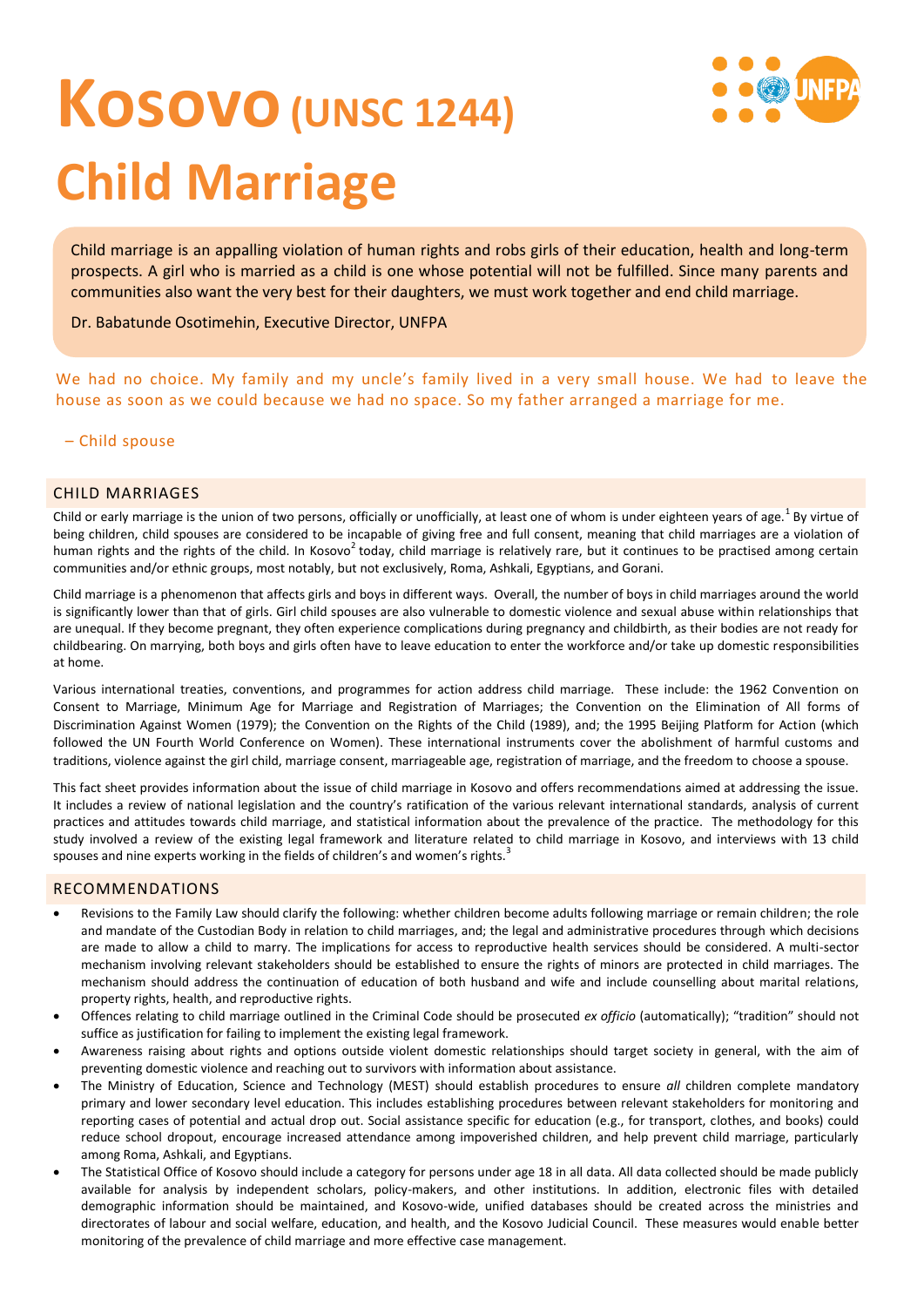- Coordination between institutions (e.g., police, schools, and Centres for Social Work) should be outlined in memoranda of understanding. Instructions should be developed for relevant institutions, clarifying their mandates, and as well as their monitoring and referral responsibilities related to early marriages.
- In accordance with the law, the Ministry of Education, Science and Technology should include subjects in the school curriculum that will provide more detailed education on reproductive health, including contraception, family planning and reproductive rights.
- NGOs should continue providing information via media and outreach to parents and young people in communities where early marriage appears to be prevalent. Television may be effective for communicating information about rights to women and girls who are isolated.
- Relevant institutions have a duty to ensure that: shelters for survivors of domestic violence are sufficiently funded; the broader legal framework on protection against domestic violence is implemented; and all citizens are aware of their rights and how to access assistance, particularly persons in early marriages who may be particularly vulnerable to violence, yet lack information about available assistance. Services should be developed to support economic empowerment and the reintegration of domestic violence survivors into society. Specialized services should be developed to meet the specific needs and rights of children who are often witnesses and survivors of domestic violence.

#### **RECOMMENDATIONS (SPECIFIC FOR ROMA, ASHKALI, AND EGYPTIANS)**

All of the general recommendations are relevant for Roma, Ashkali, and Egyptians. In addition, relevant institutions should:

- Carry out interactive awareness-raising activities targeting Roma, Ashkali, and Egyptians, discussing and seeking to: change attitudes towards the practice of early marriage; encourage education; and increase awareness about the existing legal framework, especially related to women's and children's rights.
- Build on Balkan Sunflowers' best practices, utilizing mediation and local centres as educational, informational support hubs for young people.
- Encourage families to support their children's education.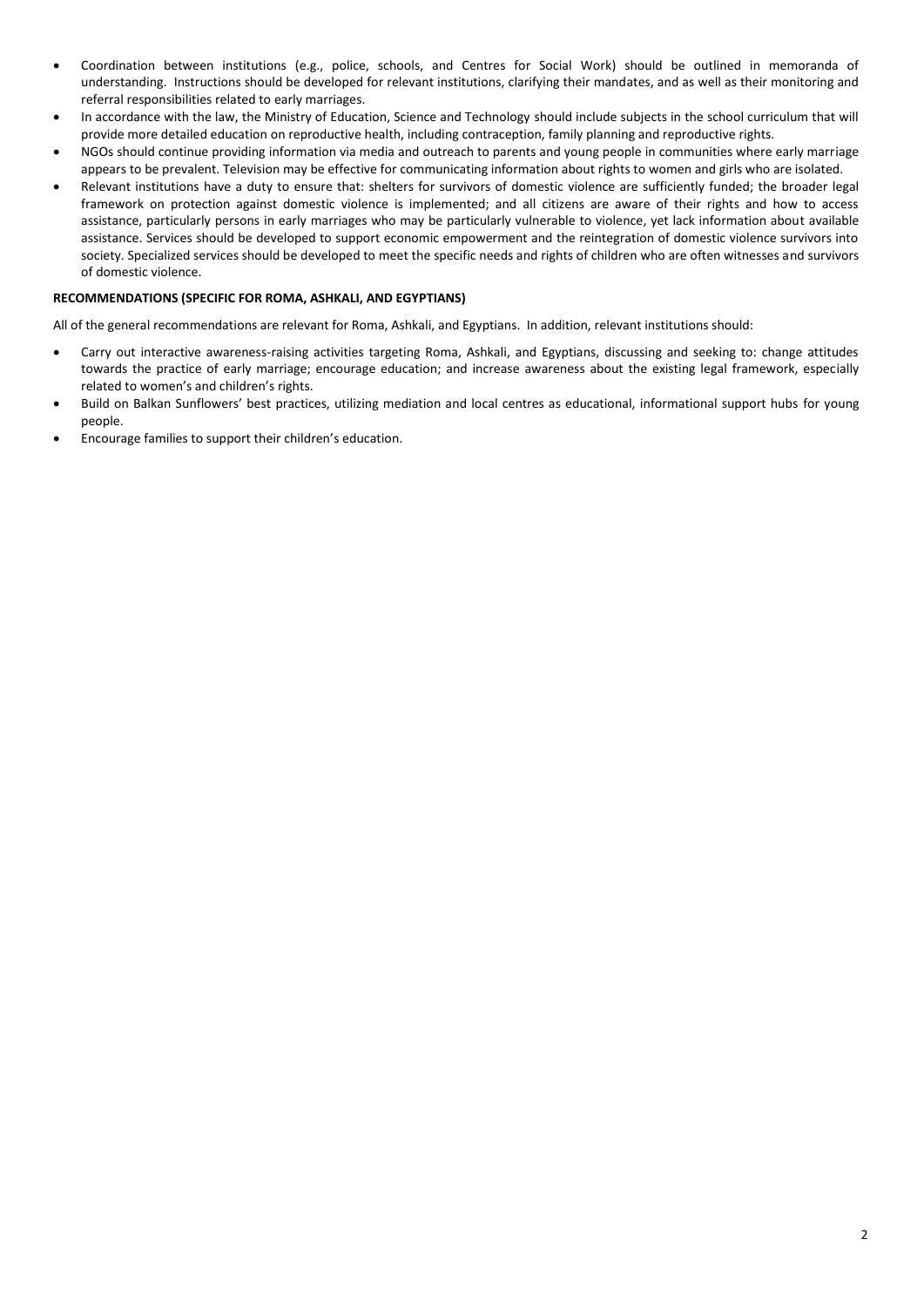# LEGAL & COUNTRY CONTEXT

As one of the newest countries in the world, Kosovo is still struggling to establish itself as a state and to secure official recognition. Kosovo's political leaders often voice their commitment to European integration, social inclusion, human rights, and equal opportunities. However, despite these

commitments "on paper", a review of Kosovo's state expenditures illustrates clearly that the government's main priority is investment in transport infrastructure. This has

On paper children's rights are probably protected by law, but in reality, probably not. (Roma, Ashkali, and Egyptian NGO representative)

come at great cost to Kosovo's social services, which remain under-funded and inadequate. While this affects all citizens, the most vulnerable, including those in child marriages, tend to suffer most. Addressing child marriage has not been identified by the government as a priority, but young people involved in *Youth Assemblies for Community Development* identified early marriage as a problem.<sup>4</sup>

#### INTERNATIONAL STANDARDS

Although Kosovo is not a member of the United Nations or the Council of Europe, several international mechanisms, laws and regulations are applicable. The Universal Declaration of Human Rights, included in Kosovo's Constitution, recognizes the right to consent to marriage, establishing that consent cannot be "free and full" when one of the parties is not sufficiently mature to make an informed decision about a life partner.<sup>5</sup> The Convention on the Rights of the Child and the Convention on the Elimination of all Forms of Discrimination against Women (CEDAW) are also in the Constitution, though Kosovo does not have committees to which rights violations can be addressed.<sup>6</sup> Kosovo's Constitution also contains the International Covenant on Social, Economic and Cultural Rights and the International Covenant on Civil and Political Rights. Given its aspirations for European integration, Kosovo arguably has an interest in implementing the Council of Europe Convention for the Protection of Human Rights and Fundamental Freedoms.

# WHO CAN CONTRACT A MARRIAGE?

As per the Convention on the Rights of the Child and the Family Law of Kosovo, a child is a person under age  $18.^7$  However, following marriage, the Family Law is unclear as to whether a child becomes an adult or remains under the guardianship of her or his parents until age 18.

Marriages can only take place with the full and free consent of both parties, and both would-be spouses must be over  $18.^8$ However, courts may allow a minor over the age of 16 to marry if the person has reached the "necessary physical and psychological maturity" for exercising marital rights and fulfilling marital obligations. In such cases, courts must seek input from a "Custodian Body", the minor, "his" parents, and the intended future spouse. The Law does not define clearly the members of the Custodian Body, but they have been interpreted to include the parents of the minor(s). $9 \text{ ln}$  cases of child marriage, whether parents bear in mind the best interests of the child may be questioned. Children's rights seem adequately protected elsewhere in the Law.

Courts may request a forensic examination to decide whether the minor is of adequate maturity for marriage. As children under age 18 cannot offer written consent to conduct the examination, the forensics department must obtain consent from the parent or legal guardian. In practice, such examinations rarely occur.<sup>1</sup>

The Family Law regulates against forced marriage by coercion, threat, mistake, or "any other lack of free will of the future spouses".<sup>11</sup> Forced marriage is punishable by imprisonment under the Criminal Code, and committing this offence against a child involves steeper sentences. Parents and legal guardians face sentences of at least 15 years' imprisonment for forcing a minor under age 14 to marry. Parents or guardians also face imprisonment for allowing children to cohabitate with adults, while adults living in "extramarital community" with minors ages 14 to 16 can be punished with five to twenty years' imprisonment.<sup>12</sup> The Criminal Code also foresees sentences ranging from a fine to imprisonment for forced marriages that result in material benefit (e.g., payment of dowries). Material gain resulting from child or forced marriage can also be prosecuted under the Criminal Code's definition of trafficking.<sup>13</sup>

# FAMILY PLANNING & REPRODUCTIVE RIGHTS

According to the Law on Health, all citizens must have access to healthcare, and compulsory basic health insurance should be provided.<sup>14</sup> Many services are supposed to be provided free of charge at public clinics. The Law on Health Insurance has not been adopted, so the details of how healthcare is financed and made available to all citizens remain undefined. Teenagers and young people, as well as "marginalized persons", are identified as special categories, for whom the Ministry of Health "shall provide access to sexual and reproductive health at the highest possible level".<sup>15</sup> Individuals and couples have the legal right to "decide freely and with responsibility on the number, frequency and time when they want to have children" and to access information that informs their decisions.<sup>16</sup>

Persons under age 18 must be accompanied by an authorized representative to receive health care. Since it is not stated explicitly that children become adults upon marriage, parents,

guardians, or Centres for Social Work (CSW) representatives may need to be present, potentially impacting on the right of child spouses to decide on the timing and spacing

The older generation think it's better to marry a child before she has problems, like love or pregnancy. It is important that a girl is a virgin. (Roma, Ashkali, and Egyptian NGO representative)

of pregnancies.<sup>17</sup> Interviews suggest that some young couples' parents may become involved in their reproductive choices. Some interviewed child spouses gave birth as early as age 15.

Experts reported girls under 18 experiencing health difficulties because their bodies were insufficiently developed for pregnancy and childbirth.

At that age I had no information about family planning, about unplanned pregnancy. All I thought was: "I am going out with my boyfriend. I love him...". I didn't know anything about contraceptives or condoms. Otherwise I wouldn't get pregnant, and I wouldn't get married. Nobody taught me that stuff. (Child spouse)

By law, all individuals are "guaranteed" the "right to information and education for sexual and reproductive health", but how this should be implemented is unclear. In grade 7 (age 12), children learn about puberty and menstruation, but little more. The 2009 Demographic and Household Survey found that among women aged 15 to 19, more than 93 per cent could name one method of contraception, and 88.8 per cent knew of at least one modern method. Married women tended to know more than single women.<sup>18</sup> Only 8.8 per cent knew about the contraceptive effect of breastfeeding, and only 2.5 per cent had received information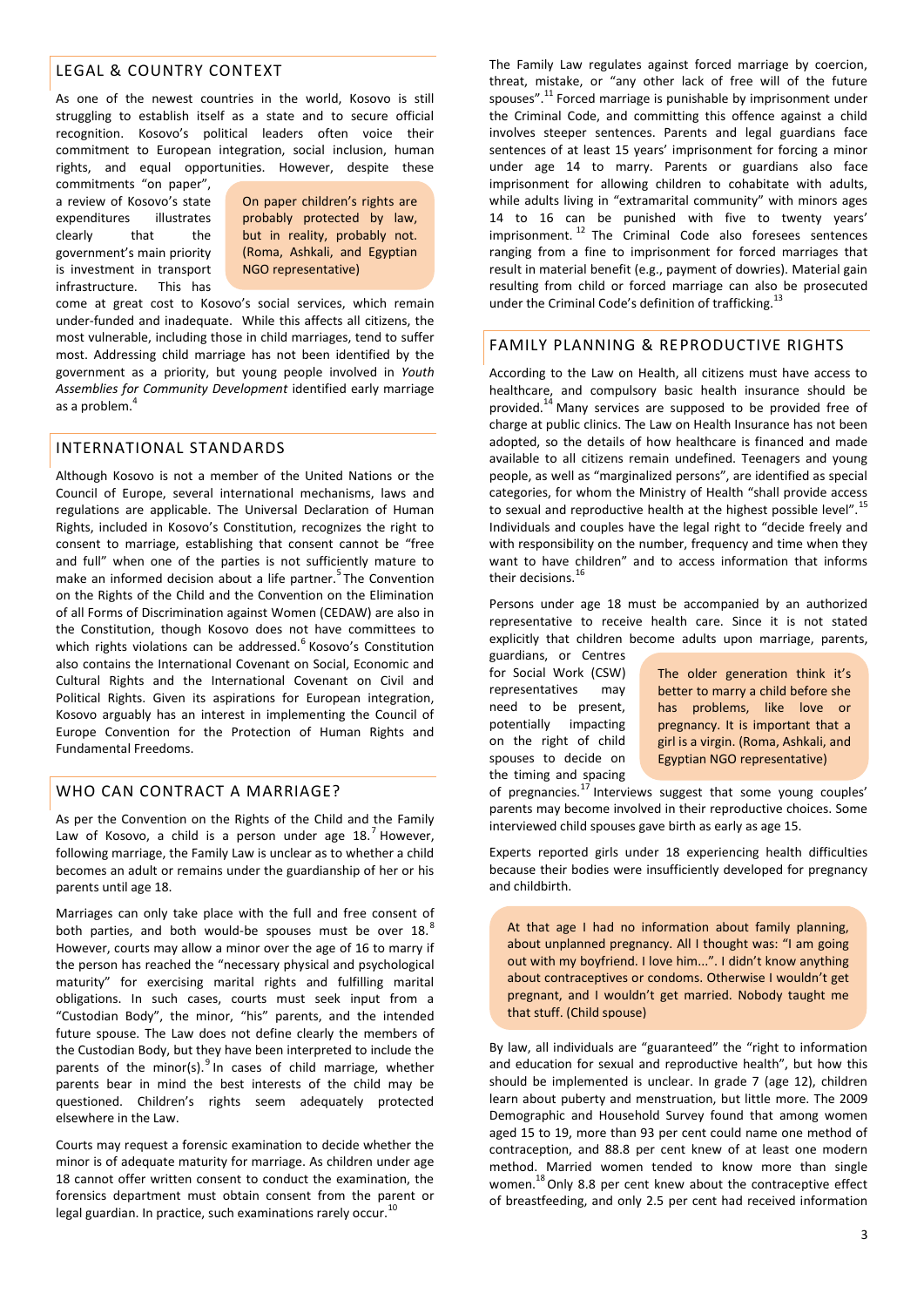about family planning recently.<sup>19</sup> Improved information about contraception and reproductive health could reduce the number of child marriages prompted by unplanned pregnancy. Information about family planning came primarily from NGOs (51.7 per cent) and family doctors (24.1 per cent), but also religious institutions (13.8 per cent) and social workers (6.9 per cent). These actors may be important information couriers for future outreach. Various NGOs have led outreach efforts to increase awareness about reproductive health, but this work has been sporadic and often dependent on donor funding.

#### CHILD MARRIAGES IN KOSOVO

Although statistical data is unavailable, in the past, it appears that child marriage was fairly widespread in Kosovo.<sup>20</sup> Right through to the late  $20^{th}$  century, there were various political, social, and economic reasons to marry early: to enable emigration to escape economic and political turmoil; to lessen the strain on parents' finances (particularly for girls living in larger households); to ensure economic and physical security, and; because lifespans were shorter.<sup>21</sup> Child marriage was also perceived as a way to

All Roma, Ashkali and Egyptians want to marry outside Kosovo for a better life, often through arranged marriages. I know many cases: when the girl looks ready at age 15 to 17, her parents start contacting people in Germany and elsewhere. (Roma, Ashkali, and Egyptian NGO representative)

enhance girls' security by preventing sexual violence, circumventing the potential dishonour of pregnancy outside wedlock, and/or furthering girls' well being through marriage into better economic conditions.<sup>22</sup> In some rural areas and among some Roma, Ashkali, and Egyptians, girls were considered ready for marriage following puberty, at age 13 to  $15.<sup>23</sup>$ 

Anecdotal information suggests that child marriage increased during the 1990s, especially during the war in 1999. Parents believed early marriage could protect their daughters.<sup>24</sup> Young women who were left as heads of households hoped marriage would enable them to provide for their siblings. Other young women wanted to ensure that they could remain with their boyfriends who were emigrating.

Security in Kosovo has improved since 1999, and people now tend to marry later than they did before the war.<sup>25</sup> Yet, the average age

You know it is easier when you are married, safer. Times have changed, and you cannot trust anyone. So, my husband and I decided to get married. (Child spouse)

of marriage recorded in 2011, 29.7 years, seems high. One reason may be that this average includes second marriages, where spouses are often older. Another reason is that couples do not always

register their marriage immediately. In many communities, a celebration with friends and family as witnesses usually is sufficient and considered "marriage". Later, when it is convenient, the couple are expecting a child, or plan to travel abroad, they register their marriage with the authorities.

Immediate registration is particularly rare in child marrigaes. First, the criminal penalties mentioned above for parents, guardians, or adult spouses engaged in forced marriages make it highly unlikely that they would alert the authorities to such marriages. Second, the administrative procedures for legal child marriages, including court and forensic fees, can be both time-consuming and costly. Instead, spouse(s) often wait until they reach age 18 to register their marriage.

Altogether, 14 municipal courts reported 116 requests for early marriage in 2010 and 107 in 2011. $^{26}$  No marriages involving minors aged 15 and under were recorded in 2010. $^{27}$  The 108 officially registered child marriages in 2010 accounted for 0.59 per cent of all marriages, and only involved 16- and 17-year-old girls. No cases of child marriage among boys were registered; however, during interviews for this study, four cases of child marriage among boys ranging from age 14 to 16 were identified. Girls in child marriages tended to be between five and ten years younger than their spouses.

My cousin was in high school when she was married [17], and she became pregnant immediately. Her husband didn't even allow her to go to the prom because he "loves her", and she had to do what he said. That's normal in Mitrovica. Girls' purpose in life is to get married. It's not their fault; it's everyone's fault. It's the box and they are inside that box. (Women's rights activist)

Child marriages thus continue to occur in Kosovo, particularly among Roma, Ashkali, Egyptian, and Gorani ethnic groups, though they occur among other ethnic groups as well. $^{28}$  Inter-ethnic marriage appears to be rare, and religion does not seem to be a factor in child marriages.<sup>29</sup> Public records suggest child marriages occur more frequently in Gjakova, Peja, and Prizren, although interview respondents said child marriages are also common in Mitrovica.<sup>30</sup> Young Roma, Ashkali, and Egyptians living in camps in North Mitrovica may opt for child marriage as a way of leaving the camps "for a better life".<sup>31</sup> Child marriages also occur in rural areas where traditional influences may be stronger.<sup>32</sup> The child spouses interviewed observed that early marriage was prevalent in their families and communities.

*Child spouses had diverse reasons for engaging in early marriage:*

I eloped for him. I fell in love. I wanted to be with him, and I ran away with him.

They would tell me it is time for me to get married. If I don't marry now, I will not be able to find a man in my life. My mother would say to me that this is how she got married. And the claim would be that I was not doing well at school, which was true, so "it is better to get married".

My dad wanted me to get married to this man in this family. He didn't even ask my mother.

We were five daughters, and it was really difficult for my family to support us when they all were unemployed. Also I was dating and my family found out, so the next step was marriage.

Nowadays, reasons cited for early marriage include love, family pressure, security, socioeconomic conditions, unplanned pregnancy, peer pressure, and tradition.<sup>33</sup>

The payment of dowries ("çeyiz") no longer appears to be practised among the Albanian majority. However, the practice of "baba hak", where the groom's father pays the bride's father, remains common among Roma, Ashkali, and Egyptians.

Just last Saturday my family paid €2000 to marry my cousin off. Even if it is against the law, the tradition lives on because of money. (Roma, Ashkali, and Egyptian NGO representative)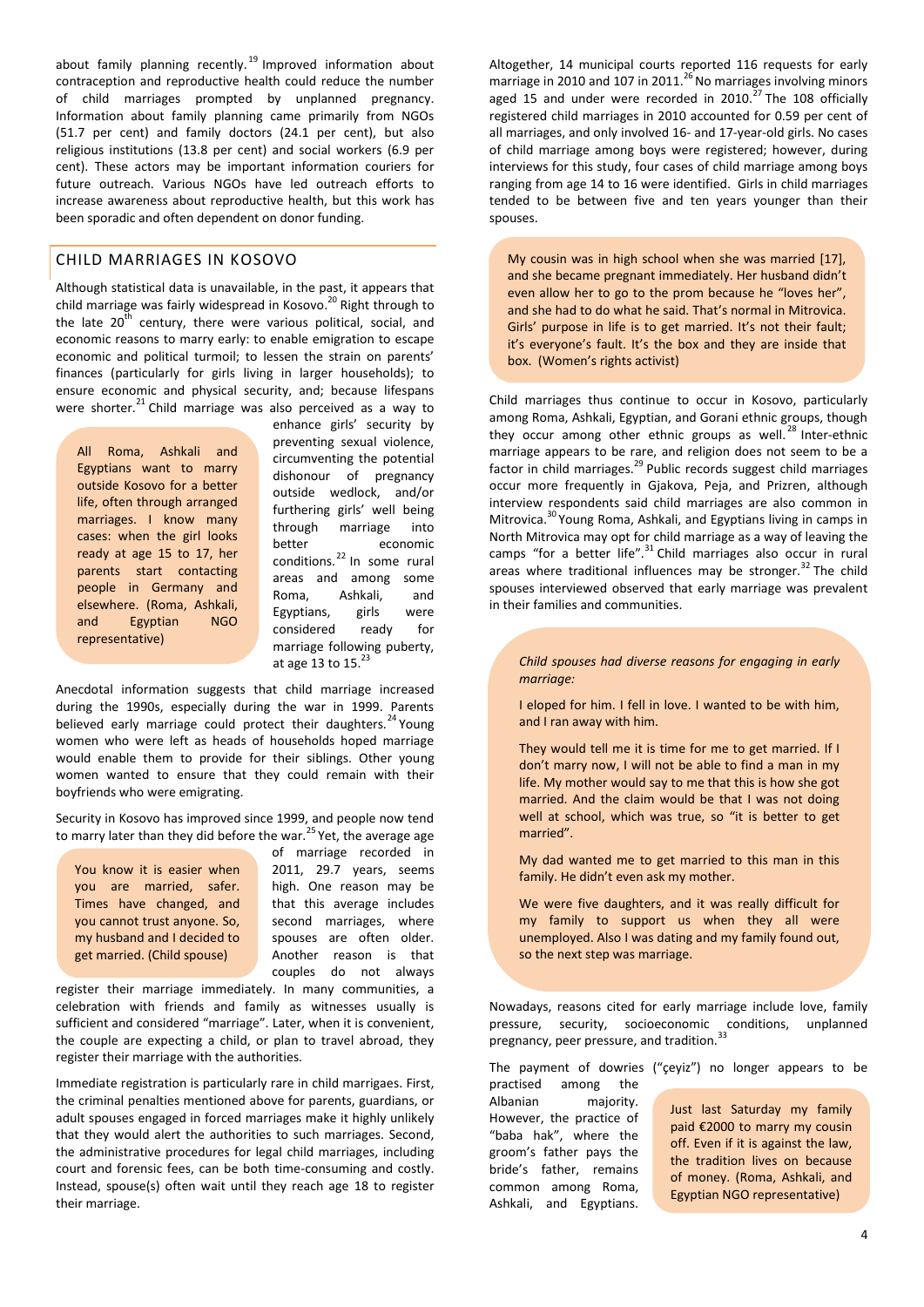The tradition seemingly originated as a way of financing expenses related to marriages (e.g., clothes or the henna night, when women in the bride's family gather to celebrate). It was not meant as a "payment" for the girl. $34$  Now, how much is paid (if anything) and how the money is used varies. Respondents detailed cases of dowries ranging from €40 to €4000. Some child spouses interviewed said their recent marriages involved dowries.

Respondents tended to agree that the legal provisions protecting the rights of children mentioned above, including from child marriage, are not sufficiently implemented. When the authorities investigate suspected cases of child marriage, community leaders may intervene to negotiate between police and parents.<sup>35</sup> Sometimes institutions *choose* not to become involved, believing it should be up to the family and spouses to decide. While some representatives of institutions attribute child marriage to tradition, rights activists argue that it is "not so much tradition, but the failure of mechanisms and institutions to implement the law". Instances of police, prosecutors, and judges justifying inaction on account of "tradition" have been reported not only in relation to child marriage, but also domestic violence.<sup>36</sup> CSWs should take the lead in protecting the best interests of the child.<sup>37</sup> However, they are severely under-funded, under-staffed, and lack expertise.<sup>38</sup>

After she got married, everything stopped. She had the first child and the second child and the third child, and then you have all the housework. Even if she wants to go out, what will she do? She has no friends. She didn't go to university. She never worked. She only goes to her mother, and then she goes back. (Women's rights activist)

The consequences of child marriage can include domestic violence (including isolation from friends and family), divorce, unplanned pregnancy, complications in pregnancy, discontinuation of education, and lack of access to employment opportunities. <sup>39</sup> Girl child spouses are often economically dependent on their husband's family, and have little decision-making power within the household, where husbands and fathersin-law tend to take decisions. This can place them in an even

weaker position and can be a sign of other forms of domestic violence.<sup>40</sup>

Child marriages arranged for the purpose of enabling child spouses to emigrate and join their spouses in other countries can place child spouses at particular risk of isolation.<sup>41</sup> Arriving in a country with few if any friends, family, support structures, and

perhaps language skills puts child spouses in a precarious position where they cannot access help. Arranged marriages with persons outside Kosovo do not always turn out as anticipated. While men living abroad may believe that a young Kosovar woman or girl

The husband usually can't live with someone from his [new] country, and he thinks a Kosovar will serve him as a slave. (Roma, Ashkali and Egyptian NGO representative)

will be obedient and accept traditional gender roles in the home, girls may see life outside Kosovo as a chance to escape tradition. Attempts to enforce obedience may involve domestic violence, and the disconnect between spouses' expectations may lead to divorce.

Many of the child spouses who were interviewed reported suffering domestic violence "several times". Domestic violence can impact severely on mental and physical health, including reproductive health. This can include internal bleeding, injuries to

He beat me up twice. I remember the first time was because I didn't charge his phone. (Child spouse)

the foetus, miscarriage, and sterility, as well as depression and fear of future relationships.<sup>42</sup> Persons suffering violence may not be permitted to see doctors, which can further impact on their health $43$ 

# ROMA, ASHKALI, AND EGYPTIANS

The equal rights of Roma, Ashkali, and Egyptians are protected by law in Kosovo. The Roma, Ashkali, and Egyptian girls face triple discrimination: first in their family, then by their community, and then by their country. (Roma, Ashkali, and Egyptian NGO representative)

Anti-discrimination Law forbids any "direct or indirect discrimination" based on ethnicity; Roma is considered an official language at the municipal level; and Kosovo has a strategy for integrating Roma, Ashkali, and Egyptians.<sup>44</sup>

Anecdotal evidence suggests that child marriage remains prevalent among Roma, Ashkali, and Egyptians, with some marrying as young as 12. In a 2008 survey of 270 Roma, Ashkali, and Egyptian women, one-third believed early marriage could facilitate healthy childbirth, and 60 per cent felt parents should decide who their daughters marry.<sup>45</sup>

A young Roma guy wanted to marry an international girl. His family intervened and married him rather violently to a girl from the Roma community because they did not want him to marry an outsider. Parents have the main role in the family, and they do not want to change the tradition. Now this boy says the same thing: "I had to change because of social pressure". It's hard to be a black sheep within the community. (Roma, Ashkali, and Egyptian NGO representative)

NGO representatives agreed that education would provide opportunities beyond marriage and better information about rights. Further, if young people remain in school they may be less likely to marry. The authorities did not do enough to encourage education, respondents felt. The Ministry of Education, Science and Technology (MEST) is responsible for enforcing mandatory education up to age 15, or completion of the ninth year of schooling.<sup>46</sup> However, the law does not clearly specify which body or persons will carry out monitoring or enforce the law.

# RESPONSES TO CHILD MARRIAGE

Only two government initiatives on child marriage were identified: the Gender Adviser at the Ministry of Local Government Administration published pamphlets on the topic, and the Agency for Gender Equality (AGE) in the Prime Minister's Office and UNFPA financed a film produced by the Network of Roma, Ashkali, and Egyptian Women's Organizations (RROGRAEK) in 2012 on child marriages. RROGRAEK screened the film on Radio Television Kosova, as well as in various communities, followed by discussions. The Youth Assembly has organized awareness-raising events for some secondary school students and their parents about child marriage.<sup>47</sup>

The Balkan Sunflowers, an NGO working in various Roma, Ashkali, and Egyptian communities, encourages children to continue their education. Via debates they foster critical thinking about traditional practices, including dowries. Their Learning Centres in ten municipalities have pre-school, language, education, and women's programmes that seek to shift gender norms and target the causes of child marriage. A recent survey suggests that their mediators have contributed to increased enrolment and educational attainment in targeted communities.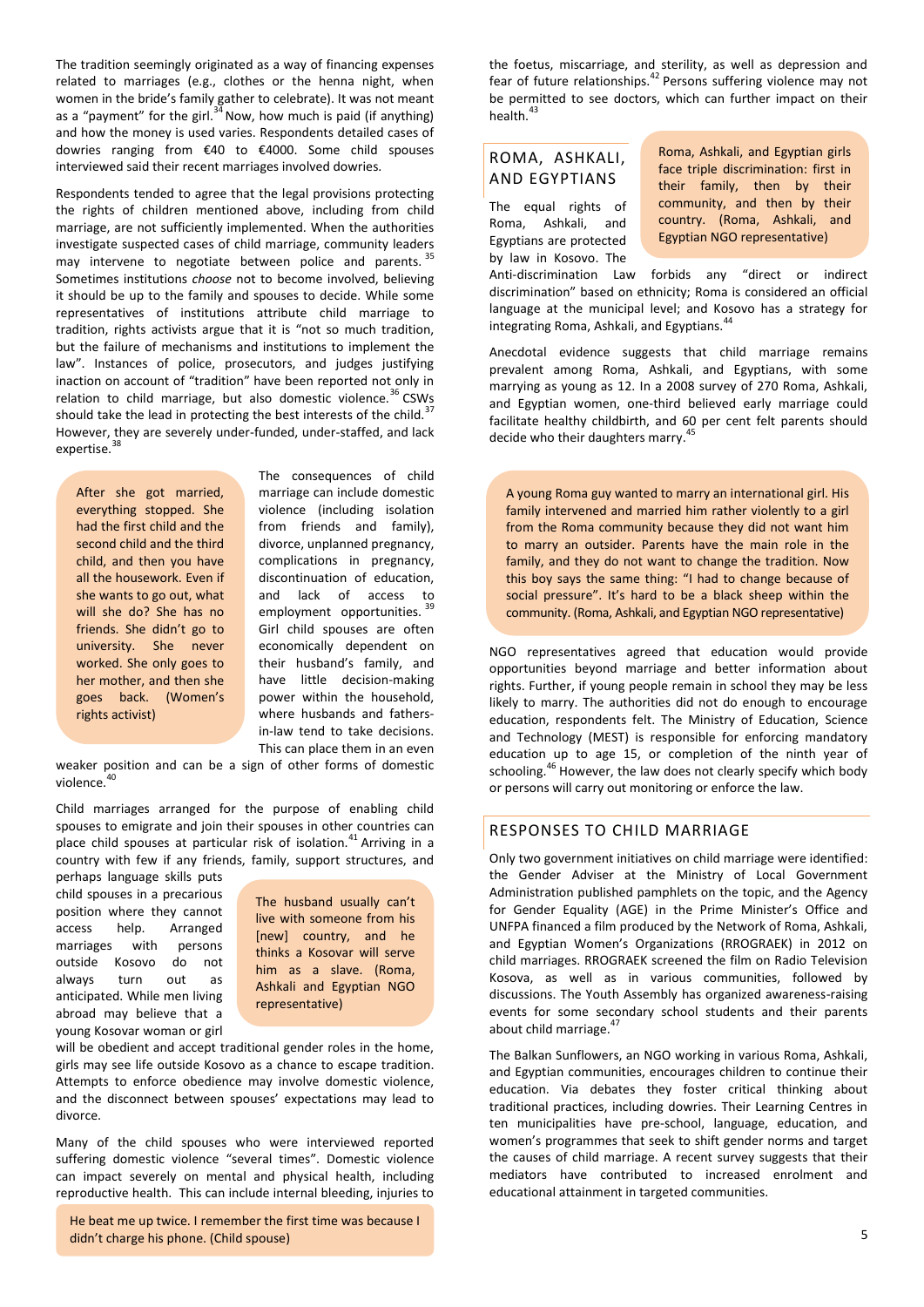#### KEY POINTS (GENERAL) QUOTES

Child marriage is not a government priority, particularly compared to other challenges like unemployment.

Data is insufficient and inaccurate. Important social and health statistics are not maintained and/or publicly accessible. Such data is crucial for policy, including prevention.

Mechanisms for enforcing the legal age of marriage have not been developed, and institutions that could play an important role in prevention and protection shirk responsibilities, using "tradition" as a justification.

Child marriage often results in the discontinuation of education, which impacts on future employment status and potentially contributes to dependence on social assistance.

In child marrigaes, girls tend to have very little decision-making power within the household.

The Family Law is unclear as to whether a child becomes an adult following marriage, or remains under the guardianship of her or his parents until age 18. Thus, parents or guardians may be able to undermine child spouses' reproductive rights and access to healthcare.

The state has a responsibility to ensure that persons experiencing domestic violence receive protection and have access to adequate services.<sup>48</sup> Currently, many women remain unaware of their rights, and the government has yet to ensure that women have sustainable alternative options.

# KEY POINTS (ROMA/ASHKALI/EGYPTIAN-SPECIFIC)

Child marriage remains prevalent among Roma, Ashkali, and Egyptians. Some parents condone and even arrange these marriages, despite the fact that they are illegal under Kosovo law.

Kosovo Police and prosecutors do not always enforce the law, attributing child marriage to cultural norms.

Insufficient awareness among Roma, Ashkali, and Egyptians of their rights as specified in Kosovo's legal framework leads to difficulties in implementing the applicable laws.

The practice of paying dowries or "baba hak" continues among Roma, Ashkali, and Egyptians, despite legislation against it.

Roma, Ashkali, and Egyptians tend to discontinue their education earlier than other ethnic groups, which impacts on their employment prospects and socio-economic status. Young people who have dropped out of school are more at risk of early marriage; at the same time, child marriage is also a key reason for girls in particular to leave education early.

*Children's rights are protected in documents, but not in real life.*  (Roma, Ashkali, and Egyptian NGO representative)

*That information is confidential and we cannot provide it to the public.* (Representative of the Statistical Office of Kosovo)

*On paper they are not married. Many marriages are not registered at all.* (NGO representative)

*Kosovo should have a [supplemental educational assistance] budget to assist families so children can attend school.* (Roma, Ashkali, and Egyptian NGO representative)

*I can surely say that [marriage] is not what I imagined. Children are a big responsibility. You also have to listen to the wishes of all the other family members: the father-in-law, mother-in-law, sister-in-law. Your life becomes their life and whatever they wish.* (Child spouse)

*In child marriages, parents decide the number of children young couples will have.* (NGO representative)

*The government needs to do something to help women not return to their husbands again. Some women leave their husbands, but they don't have anywhere to go; their families don't accept them. [They] must return to their husbands because they don't have any other choice.* (Child spouse)

# QUOTES

*It happens all the time.* (Roma, Ashkali, and Egyptian NGO representative)

*I had a cousin who was 16 years old. She wanted to marry, but her parents did not want her to. [They] went to the police. However, police usually ask the girl, 'What do you want?' If she wants to get married, then they leave, even though by law she should have to go to the doctor [and judge to be married legally].* (Roma, Ashkali, and Egyptian NGO representative)

*Communities do not know about laws, so of course they are not implementing laws***.** (Roma, Ashkali, and Egyptian NGO representative)

*It's a big problem as men have ownership over the girl. Sometimes they will make her beg or work to get the money back.* (Roma, Ashkali, and Egyptian NGO representative)

*[Girls and] boys who marry early drop out of school and go to work, but they do not find good jobs. This affects their social life and their quality of life.* (Roma, Ashkali, and Egyptian NGO representative)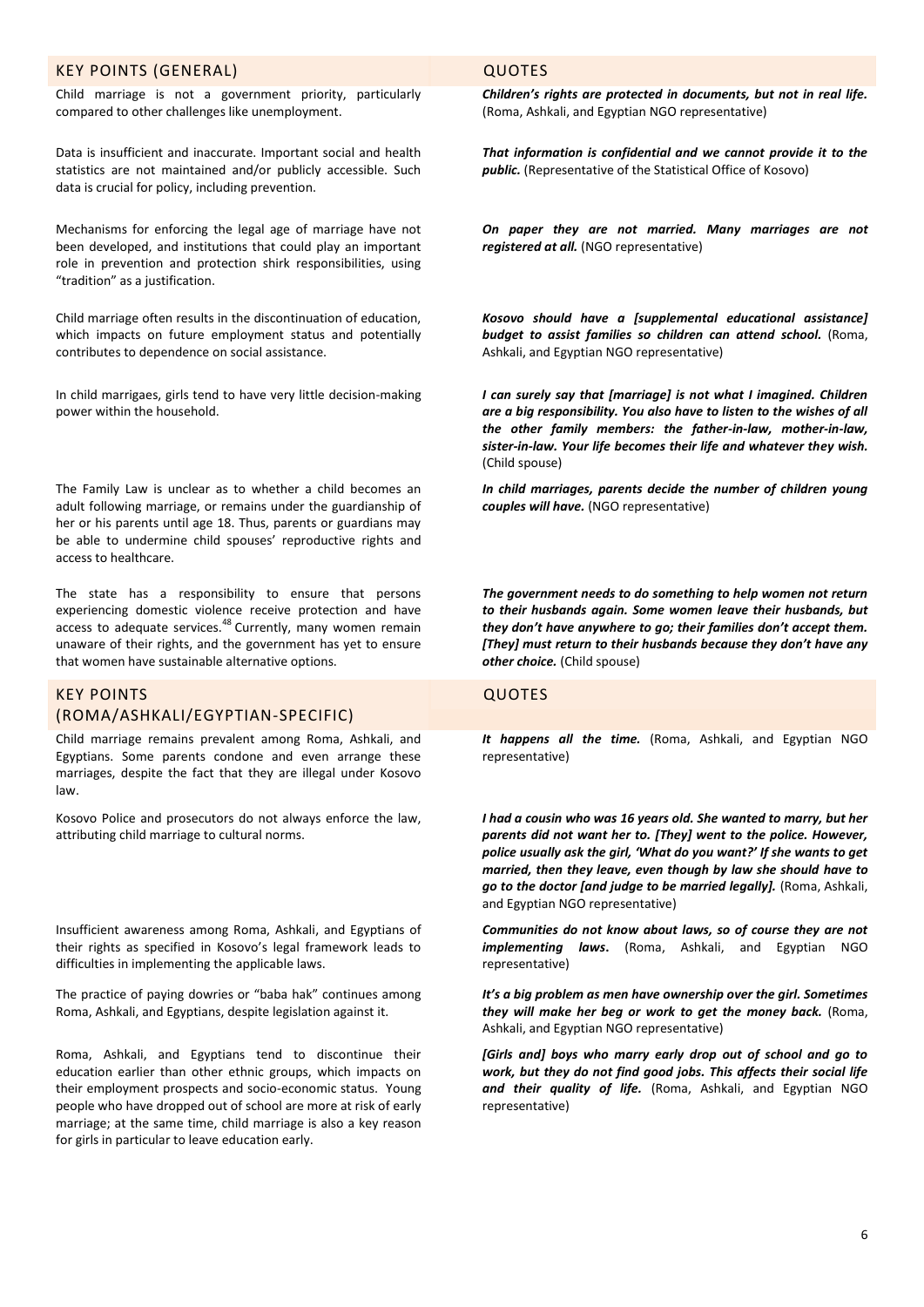| Total population (2011):                           | 1,733,872 (50.4 per cent male, 49.6 per cent female)           |  |  |
|----------------------------------------------------|----------------------------------------------------------------|--|--|
| Average household size (2011):                     | 5.88 members                                                   |  |  |
| Life expectancy at birth (2011):                   | $69.65$ years                                                  |  |  |
| Per cent of population under 15 (2011):            | 32 per cent                                                    |  |  |
| Pop. Living below the poverty line (2009):         | 34 per cent <sup>50</sup>                                      |  |  |
| Unemployment rate:                                 | 48 per cent <sup>51</sup>                                      |  |  |
| Youth literacy rate, ages 15-24 (2009):            | 94.8 per cent (literacy among women: 91.0 per cent; men:       |  |  |
|                                                    | 96.0 per cent) $52$                                            |  |  |
| Health expenditure per capita/year (2011):         | $\overline{\epsilon}$ 51 <sup>53</sup>                         |  |  |
| Main ethnic groups (2009):                         | 88 per cent Albanians, 7 per cent Serbs, 5 per cent other      |  |  |
|                                                    | (Bosniak, Gorani, Roma, Ashkali, Egyptian, Turk) <sup>54</sup> |  |  |
| Main religions (2009):                             | 94.7 per cent Muslim, 3.9 per cent Orthodox                    |  |  |
| Main languages:                                    | Albanian (official), Serbian (official), Bosnian, Turkish      |  |  |
| Number of marriages in (2010):                     | 18,289                                                         |  |  |
| Average marriage age (2009):                       | 29.7 years (women 28, men 31) <sup>55</sup>                    |  |  |
| Age-specific fertility rate for ages 15-19 (2009): | $9.9^{56}$                                                     |  |  |
| Total fertility rate:                              | 2.03                                                           |  |  |

# CHILD MARRIAGE STATISTICS

Data collection practices in Kosovo are extremely weak in regard to all social statistics, not only child marriage. Several indicators are not collected or not publicly accessible: *first* marriage by age and sex; live births by mother's marital status; pregnancy rate; maternal mortality rate; abortion rate; maternal health complications; and stillbirths by mother's age.<sup>57</sup> While some of this data is collected for older age groups, the Statistical Office of Kosovo does not always include the under-20 age group in its publications. Data on marriage disaggregated by ethnicity, socioeconomic status, and religion were also unavailable.

#### **Table 1 Marriages by sex and age (2010)**

| Age<br>(years) | Female | Male |
|----------------|--------|------|
| 14             | 0      | 0    |
| 15             | 0      | 0    |
| 16             | 17     | 0    |
| 17             | 91     | 0    |
| <b>TOTAL</b>   | 108    | O    |

# **Table 2 Marriages by bride's and groom's age (2010)<sup>58</sup> , 59**

|                         | Total number   Bride's age (years) |                     | Groom's age (years) |             |
|-------------------------|------------------------------------|---------------------|---------------------|-------------|
| of marriages<br>in 2010 | Under<br>15                        | $16-19$             | ' Under<br>15       | 16-19       |
| 18289                   | $0(0\%)$                           | 1451 (7.93%) 0 (0%) |                     | 161 (0.88%) |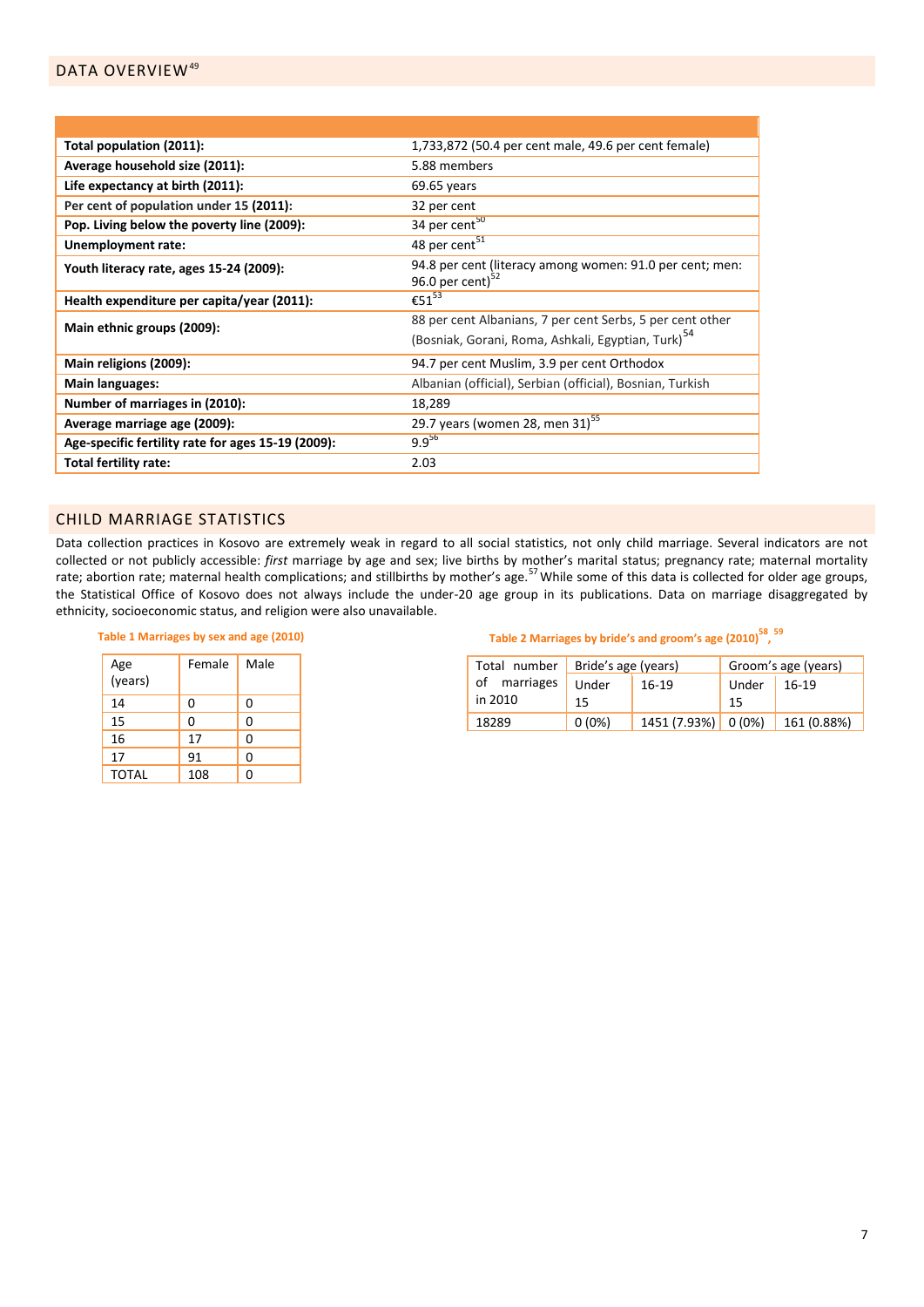# NOTES AND REFERENCES

 1 A child is "every human being below the age of eighteen years unless under the law applicable to the child, majority is attained earlier". United Nations Convention on the Rights of the Child (1989), at:<http://www2.ohchr.org/english/law/crc.htm> (accessed 29 May 2012).

 $2$  Throughout this document, we will hereafter use the descriptive Kosovo for Kosovo under UNSC 1244.

<sup>3</sup> While all "child spouses" were married before age 18, most were ages 18 to 25 at the time of the interview in June or July 2012.

4 Youth Assembly (2005) *Youth Assemblies for Community Development*, OSCE, Pristina, at: [http://mixha.com/youth/\\_other/booklet\\_eng.pdf](http://mixha.com/youth/_other/booklet_eng.pdf) (accessed 20 July 2012).

<sup>5</sup> Constitution of the Republic of Kosovo (2008). Art. 37 protects the right to marriage based on free will and recognizes the equality of spouses in both marriage and divorce. At: [http://www.kushtetutakosoves.info/repository/docs/Constitution](http://www.kushtetutakosoves.info/repository/docs/Constitution.of.the.Republic.of.Kosovo.pdf) [.of.the.Republic.of.Kosovo.pdf](http://www.kushtetutakosoves.info/repository/docs/Constitution.of.the.Republic.of.Kosovo.pdf) (accessed 28 July 2012).

 $<sup>6</sup>$  Ibid, Art. 22. CEDAW, Art. 16, states that "The betrothal and the</sup> marriage of a child shall have no legal effect, and all necessary action, including legislation, shall be taken to specify a minimum age for marriage."

 $<sup>7</sup>$  Family Law of Kosovo (Nr. 2004/32). Art. 3.2.</sup>

<sup>8</sup> Family Law of Kosovo (Nr. 2004/32). Chapter II, Section 2, Art. 16.1-16.3.

<sup>9</sup> Art. 6 states that it shall include "a group of experts" at the municipal level.

 $10$  Interviews with experts and NGO representatives (2012).

 $11$  Section 3, Art. 18. The Law on Gender Equality (2004/2) reiterates that the adult age of marriage is 18, unless specified elsewhere (e.g., the Family Law) and that forced marriage "is punishable by law" (Chapter VII, Art. 23).

<sup>12</sup> Criminal Code of Kosovo (2008), Art. 245. Imprisonment ranges from five to 20 years when a child age 14 to 16 is involved and at least 15 years for a child under 14. If the purpose is material benefit, the perpetrator must be punished by a fine and imprisonment of at least 15 years (Criminal Code of Kosovo, Art. 246).

<sup>13</sup> Criminal Code of Kosovo, Art. 171, 6.1 states that all acts of "giving or receiving of payments or benefits to achieve the consent of a person having control over another person, for the purpose of exploitation" is trafficking.

<sup>14</sup> Law on Health, Art. 7.1 and 7.2.

<sup>15</sup> Law No. 02/L-76 on Reproductive Health, Art. 31.

 $16$  Ibid, Art. 2 and 4.

<sup>17</sup> Law No. 2004/38 on the Rights and Responsibilities of the Citizens in Health Care, Art. 2.

<sup>18</sup> Statistical Office of Kosovo (SOK) (2011) *Demographic, Social and Reproductive Health Survey in Kosovo November 2009*, SOK, Pristina, p. 40.

<sup>19</sup> *Ibid*, p. 48.

<sup>20</sup> Statistics have not been gathered regularly in Kosovo since the census in 1981.

 $21$  Interviews with experts and NGO representatives (2012).

 $22$  Swaine, Aisling and Feeny, Thomas (2004) "A Neglected Perspective: Adolescent Girls' Experiences of the Kosovo Conflict of 1999", in Boyden, Jo and de Berry, Joanna (eds.) *Children and Youth on the Frontline*, Berghahn Books, New York & Oxford, p. 76. Their research involved interviews with 40 young women who were refugees and returnees.

<sup>23</sup> UNICEF (2004) *Trafficking in Children in Kosovo*, UNICEF, Pristina, and the p. the p. the p. the p. the parameter of  $p$ . [http://www.unicef.org/kosovo/kosovo\\_media\\_pub\\_prot.009.04.p](http://www.unicef.org/kosovo/kosovo_media_pub_prot.009.04.pdf.) [df](http://www.unicef.org/kosovo/kosovo_media_pub_prot.009.04.pdf.) (accessed on 20 July 2012). Also interviews with experts and NGO representatives (2012).

<sup>24</sup> *Ibid*.

1

<sup>25</sup> Statistical data is unavailable.

<sup>26</sup> Data was requested from each court as no centralized recordkeeping system exists (July 2012). Kosovo has 25 municipal courts in total, though only 20 are presently functioning.

<sup>27</sup> SOK (2010) *Wedlock Statistics*, SOK, Pristina, p. 16.

<sup>28</sup> Interviews (2012). US Department of State (2012) *2011 Human Rights Reports: Kosovo,*  http://www.state.gov/j/drl/rls/hrrpt/humanrightsreport/index.ht m?dlid=186368 (accessed 24 September 2012). The *Youth Assemblies for Community Development* report stated that it is rare, but continues. A Gorani women's rights activist commented that 10 to 12 early marriages occur every year in Dragash Municipality, where the Gorani ethnic minority tends to reside. Only a couple of these marriages involve emigration, she said. No data were available.

<sup>29</sup> For example, a respondent noted that early marriage occurs among Roma throughout South East Europe, including persons of different religions (interview with Roma, Ashkali, and Egyptian NGO representative, 2012).

 $30$  Three respondents working in different NGOs that are active in various municipalities each independently mentioned Mitrovica as an area where early marriage occurs (interviews 2012).

 $31$  Interview with Roma, Ashkali, and Egyptian NGO representative (2012).

<sup>32</sup> World Bank (2005) *Kosovo Poverty Assessment*, World Bank, Washington, D.C., p. 64, at: [http://siteresources.worldbank.org/INTKOSOVO/Country%20Hom](http://siteresources.worldbank.org/INTKOSOVO/Country%20Home/20662049/Kosovo_PA_report_final-16June2005.pdf.) [e/20662049/Kosovo\\_PA\\_report\\_final-16June2005.pdf](http://siteresources.worldbank.org/INTKOSOVO/Country%20Home/20662049/Kosovo_PA_report_final-16June2005.pdf.) (accessed on 20 July 2012).

<sup>33</sup> See: Swaine and Feeny (2004), *op. cit.*; USAID and EQUIP (2006) *Youth and Conflict: A Brief Review of Available Literature*, EQUIP, Washington, and the D.C. The contract of the part of the part of the contract of the contract of the contract of the contract of the contract of the contract of the contract of the contract of the contract of the contract [http://pdf.usaid.gov/pdf\\_docs/PNADT380.pdf,](http://pdf.usaid.gov/pdf_docs/PNADT380.pdf.) (accessed 22 July 2012); UNFPA (2005) *Gender-based violence in Kosovo*, at: [http://](file:///C:/Users/HP/Dropbox/AppData/Local/Dropbox/CHILD%20MARRIAGES/COUNTRIES/Kosovo/http)[www.unfpa.org/women/docs/gbv\\_kosovo.pdf](http://www.unfpa.org/women/docs/gbv_kosovo.pdf.) (accessed 20 July 2012); and UNICEF (2004), *op. cit.*

<sup>34</sup> Interviews with NGO representatives (July 2012).

<sup>35</sup> Interview with Roma. Ashkali, and Egyptian NGO representative (July 2012).

<sup>36</sup> Interviews (July 2012). See also, UNICEF (2004), *op. cit.*, p. 11.

<sup>37</sup> Law on Social and Family Services (2005).

<sup>38</sup> See Kosova Women's Network (KWN) (2009) *More Than "Words on Paper?" The Response of Justice Providers to Domestic Violence in Kosovo,* KWN, Pristina, at: [http://www.womensnetwork.org/images/pdf/Women's\\_Network](http://www.womensnetwork.org/images/pdf/Women) [\\_eng.pdf](http://www.womensnetwork.org/images/pdf/Women) (accessed 27 July 2012), and KWN (2008a) *Security*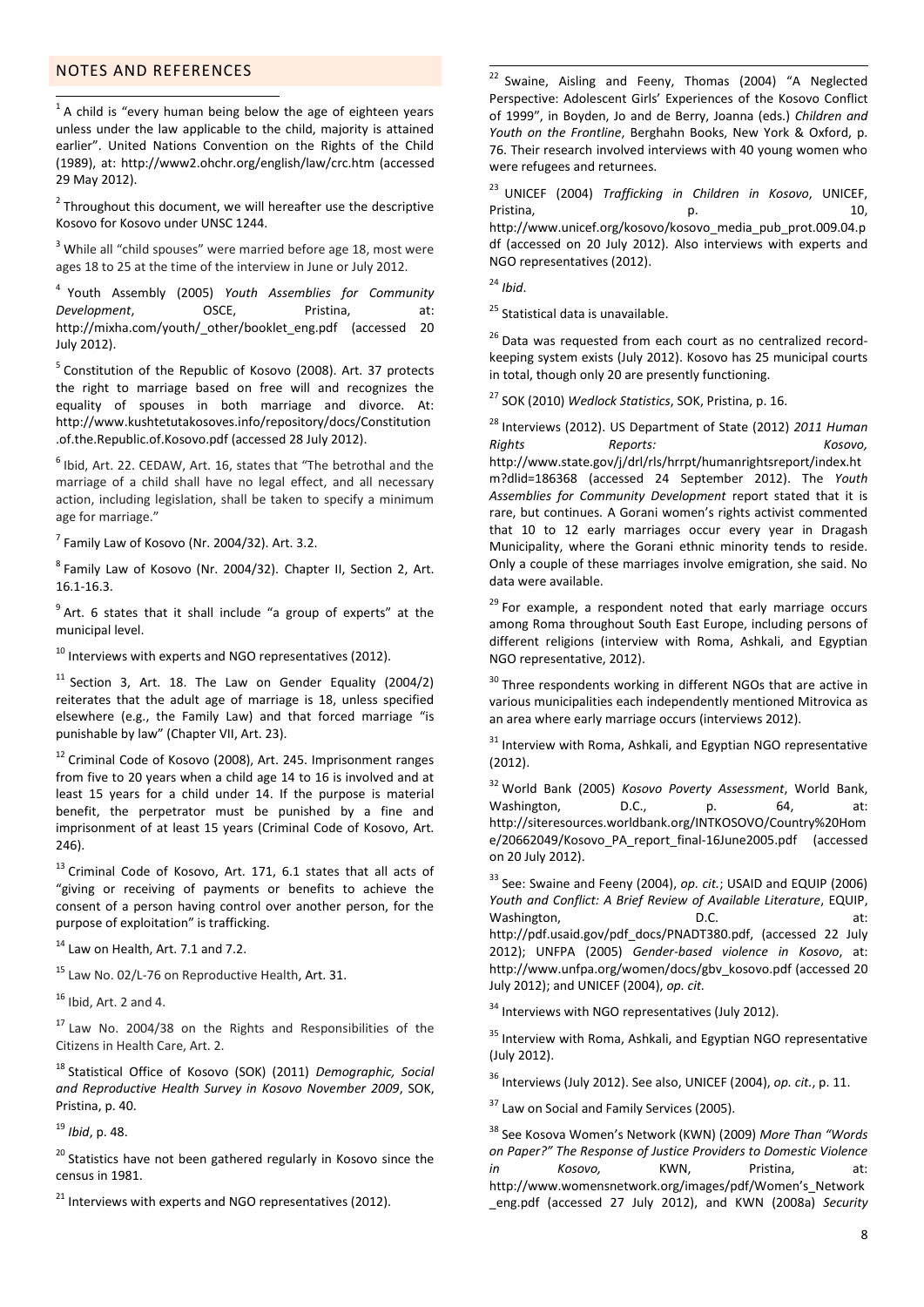*Begins at Home: Research to Inform the First National Strategy and Action Plan against Domestic Violence in Kosovo*, KWN, Pristina, at:

[http://www.womensnetwork.org/images/pdf/shqip/tjera/security](http://www.womensnetwork.org/images/pdf/shqip/tjera/security%20begins%20at%20home.pdf) [%20begins%20at%20home.pdf](http://www.womensnetwork.org/images/pdf/shqip/tjera/security%20begins%20at%20home.pdf) (accessed 27 July 2012).

<sup>39</sup> Interviews (July 2012). See also UNICEF (2004), *op. cit.*; Ministry of Education, Science and Technology (MEST), SOK, UNICEF (2002) *Gender Review of Education in Kosovo,* MEST, Pristina; World Bank (2005) *Kosovo Poverty Assessment*, World Bank, Pristina, p. vi, at: [http://](file:///C:/Users/HP/Dropbox/AppData/Local/Dropbox/CHILD%20MARRIAGES/COUNTRIES/Kosovo/http)[siteresources.worldbank.org/INTKOSOVO/Country%20Hom](http://siteresources.worldbank.org/INTKOSOVO/Country%20Home/20662049/Kosovo_PA_report_final-16June2005.pdf) [e/20662049/Kosovo\\_PA\\_report\\_final-16June2005.pdf](http://siteresources.worldbank.org/INTKOSOVO/Country%20Home/20662049/Kosovo_PA_report_final-16June2005.pdf) (accessed on 22 July 2012). Of the 1,453 divorces reported in 2010, none involved people under age 15. Two men and 45 women (1.6 per cent) were under age 20. However, three of the interviewed child spouses reported divorcing their spouses.

 $40$  Child spouses, particularly young women, said they did not have decision-making power at home. See also KWN (2008a), *op. cit*.

<sup>41</sup> UNICEF (2012) 'Summary Report on the Mapping and Assessment of the Child Protection System in Kosovo', UNICEF Kosovo, Pristina.

<sup>42</sup> KWN (2008b) *Exploratory Research on the Impact of Genderbased Violence on Reproductive Health*, KWN, Pristina, pp. 35-37.

<sup>43</sup> *Ibid*.

1

<sup>44</sup> The Anti-Discrimination Law (No. 2004/3), Art. 2; Constitution of the Republic of Kosovo, Art. 5 (Roma, Ashkali, and Egyptians each have one guaranteed seat in the parliament, and an additional seat for the ethnic group with the most votes, totalling four seats in the parliament (Art. 64.2)), and; Office of the Prime Minister (2008) *Action Plan on the Strategy for the Integration of Roma, Ashkali and Egyptian Communities in Kosovo, 2009-2015*.

 $45$  A convenience sample of 270 women ages 16 and older in Gjakova, Peja, Gracinica, and Fushe Kosova by the Kosovar Gender Studies Center and RROGRAEK found that 41 per cent "never" had conversations with friends and 15 per cent rarely had conversations, suggesting isolation. Most (61 per cent) believed domestic violence existed in their community, but only 36 per cent knew of services available to women and girls suffering violence. Nearly a quarter felt women's health was poor or very poor. The findings may not be representative of Kosovo as a whole as they do not include Mitrovica and other areas where Roma, Ashkali, and Egyptians reside.

<sup>46</sup> Compulsory schooling ends at the close of the ninth school year or the day the pupil reaches age 15 (whichever is earlier) (Law No. 2002/2 UNMIK/REG/2002/19 Official Gazette 31 October 2002).

<sup>47</sup> *Youth Assemblies for Community* (2005), p. 11.

<sup>48</sup> *Program against Domestic Violence and Action Plan*, 2011.

 $49$  Unless otherwise noted, all data in this section is from the Statistical Office of Kosovo (SOK) (2011) *Preliminary Census Data*

<sup>50</sup> World Bank (2011) *Poverty Consumption in Kosovo in 2009,*  World Bank, Pristina. This was assessed in 2009 with a poverty line of €46.50 per month.

<sup>51</sup> World Bank (2010) *Country Economic Memorandum,* World Bank, **Bank**, **Bank**, **Bank**, **At: Pristina.** At: worldbank.org/INTKOSOVO/Resources/Kosovo\_Poverty\_for\_web \_eng.pdf (accessed on 25 July 2012).

<sup>52</sup> UNDP, *MDG 2: Achieve Universal Primary Education, Progress Report.* At:

[http://](file:///C:/Users/HP/Dropbox/EECARO%20EMarriages%20CA%20Turkey/FINAL%20EDITS%20SEE/http)[www.kosovo.undp.org/repository/docs/MDG\\_2.pdf](http://www.kosovo.undp.org/repository/docs/MDG_2.pdf) (accessed on 25 July 2012).

<sup>53</sup> *Kosovo Law on 2012 Budget* (2012) and SOK (2011) *Preliminary Census Results* (€88,588,425 / 1,733, 872 inhabitants).

<sup>54</sup> Ramiz Ulaj, Drita Sylejmani, Kumrije Beqiri (2011) *Kosova in Figures 2010*, Ministry of Public Administration, Pristina, p. 10, at: [http://esk.rks-gov.net/ENG/publikimet/cat\\_view/36-general](http://esk.rks-gov.net/ENG/publikimet/cat_view/36-general-statistics.)[statistics](http://esk.rks-gov.net/ENG/publikimet/cat_view/36-general-statistics.) (accessed on 25 July 2012).

<sup>55</sup> SOK (2011) *Women and Men in Kosovo 2010*, p. 5, at: [http://esk.rks-gov.net/ENG/publikimet/cat\\_view/8-population](http://esk.rks-gov.net/ENG/publikimet/cat_view/8-population-statistics)[statistics](http://esk.rks-gov.net/ENG/publikimet/cat_view/8-population-statistics) (accessed 25 July 2012).

<sup>56</sup> SOK (2011) *Demographic, Social and Reproductive Health Survey in Kosovo November 2009* (DHS), p. 30.

 $57$  Conversations with SOK representatives (2012).

<sup>58</sup> SOK (2010) *Wedlock Statistics*, p. 16.

<sup>59</sup> *Ibid,* p. 18.

1